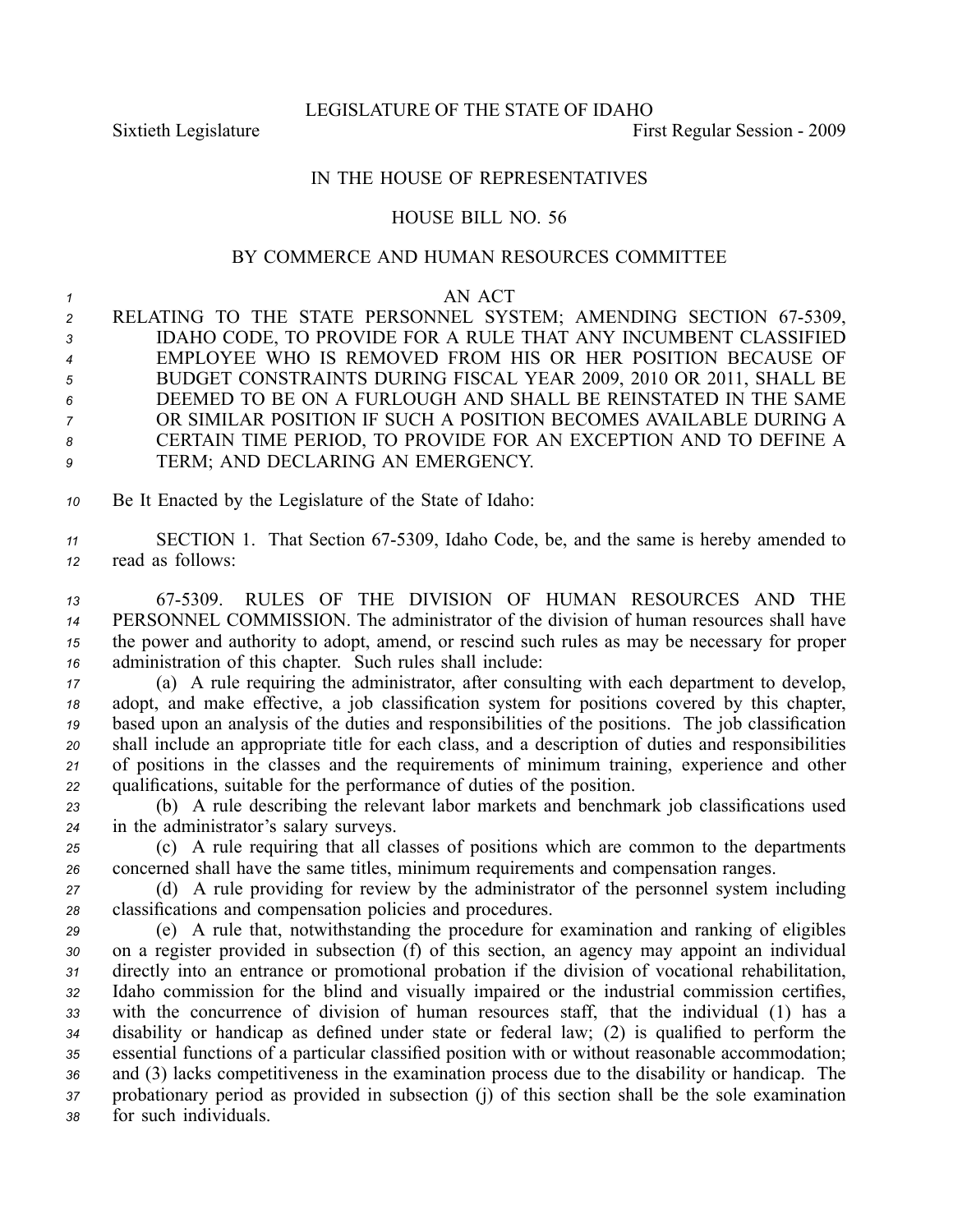(f) A rule requiring fair and impartial selection of appointees to all positions other than those defined as nonclassified in this chapter, on the basis of open competitive merit examinations or evaluations. An application for an examination will be accepted after the closing date of the examination from <sup>a</sup> person who was serving in the armed forces, or undergoing serviceconnected hospitalization up to one (1) year following discharge. The application must be submitted within one hundred twenty (120) days of separation from the armed forces or hospitalization and prior to the expiration of the register established as <sup>a</sup> result of the examination. A disabled veteran may file an application at any time up until <sup>a</sup> selection has been made for any position for which the division maintains <sup>a</sup> register as <sup>a</sup> source for future job openings or for which <sup>a</sup> register is about to be established, provided he or she has not already been examined twice for the same position and grade for which application is made, does not have current eligibility on that register, or is not serving in <sup>a</sup> competitive position in the same grade for which application is made. Examinations may be assembled or unassembled and may include various examining techniques such as rating of training and experience, written tests, oral interviews, recognition of professional licensing, performance tests, investigations and any other measure of ability to perform the duties of the position. Examinations shall be scored objectively. Five (5) percentage points shall be added 18 to the earned rating of any veteran as defined in section 65-502, Idaho Code, and the widow 19 or widower of any veteran as defined in section 65-502, Idaho Code, as long as he or she remains unmarried. Pursuant to section 65-504, Idaho Code, ten (10) percentage points shall be 21 added to the earned rating of any disabled veteran as defined in section 65-502, Idaho Code, the widow or widower of any disabled veteran as long as he or she remains unmarried or the spouse of any eligible disabled veteran who cannot qualify for any public employment because 24 of a service-connected disability. Employment registers shall be established in order of final score excep<sup>t</sup> that the names of all five (5) and ten (10) percentage point preference eligibles resulting from any merit system or civil service examination shall be placed on the register in accordance with their augmented rating. Certification of eligibility for appointment to vacancies shall be in accordance with <sup>a</sup> formula which limits selection by the hiring department from among the ten (10) top ranking available eligibles plus the names of all individuals with scores identical to the tenth ranking eligible on the register. A register with at least five (5) eligibles shall be adequate. Selective certification shall be permitted when justified by the hiring department, under rules to be made by the division defining adequate justification based on the duties and requirements of the positions. Such examinations need not be held until after the rules have been adopted, the service classified and <sup>a</sup> pay plan established, but shall be held not later than one (1) year after departments commence participation in the personnel system.

 (g) A rule that, whenever practicable, <sup>a</sup> vacancy in <sup>a</sup> classified position shall be filled by the promotion of <sup>a</sup> qualified employee of the agency in which the vacancy occurs. An interagency promotion shall be made through competitive examination and all qualified state employees shall have the opportunity to compete for such promotions. If an employee's name appears within certifiable range on <sup>a</sup> current register for <sup>a</sup> higher class of position, he shall be eligible for <sup>a</sup> transfer and promotion.

 (h) A rule for development and maintenance of <sup>a</sup> system of service ratings and the use of such ratings by all departments in connection with promotions, demotions, retentions, separations and reassignments. The rule shall require that an evaluation of each classified employee shall be made after each two thousand eighty (2,080) hour period of credited state service, and that <sup>a</sup> copy of the evaluation shall be filed with the division.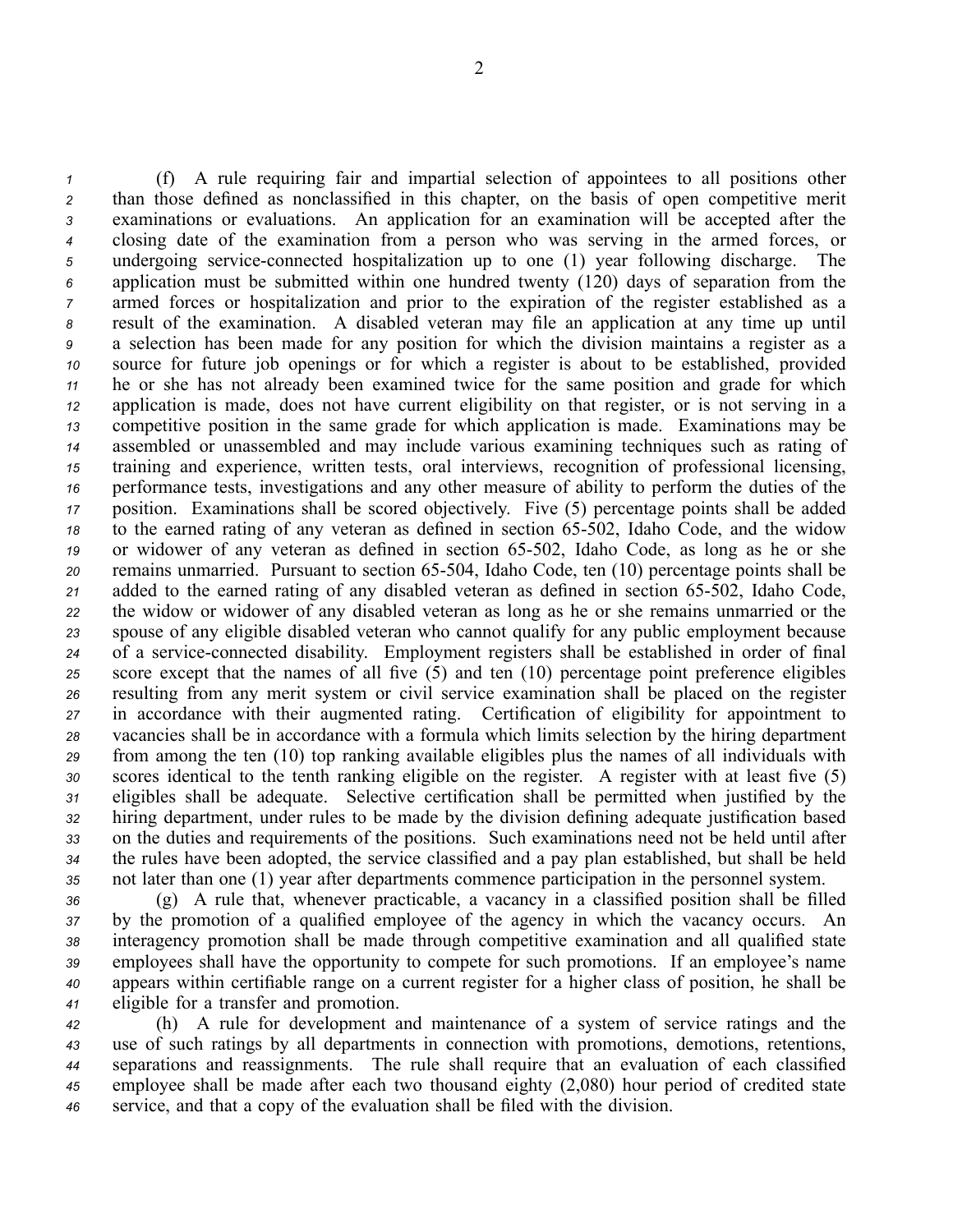(i) A rule prohibiting disqualification of any person from taking an examination, from appointment to <sup>a</sup> position, from promotion, or from holding <sup>a</sup> position because of race or national origin, color, sex, age, political or religious opinions or affiliations, and providing for right of appeal.

 (j) A rule establishing <sup>a</sup> probation period not to exceed one thousand forty (1,040) hours of credited state service for all appointments and promotions, excep<sup>t</sup> that peace officers as defined in section 195101, Idaho Code, shall be subject to <sup>a</sup> probation period of two thousand eighty (2,080) hours of credited state service, and for the appointing authority to provide the employee and the administrator <sup>a</sup> performance evaluation indicating satisfactory or unsatisfactory performance not later than thirty (30) days after the expiration of the probationary period. The rule shall provide that if the appointing authority fails to provide <sup>a</sup> performance evaluation within thirty (30) days after the expiration of the probationary period, the employee shall be deemed to have satisfactorily completed the probation unless the appointing authority receives approval from the administrator to extend the probationary period for good cause for an additional specified period not to exceed one thousand forty (1,040) hours of credited state service. If an employee is performing in an unsatisfactory manner during the entrance probationary period, the appointing authority shall ask the employee to resign, and if no resignation is submitted, shall terminate the employment of such employee without the right of grievance or appeal.

*<sup>20</sup>* (k) A rule concerning provisional appointments.

*<sup>21</sup>* (l) A rule concerning temporary appointments.

*<sup>22</sup>* (m) A rule governing the employment of consultants and persons retained under *<sup>23</sup>* independent contract.

 (n) A rule for the disciplinary dismissal, demotion, suspension or other discipline of employees only for cause with reasons given in writing. Such rule shall provide that any of the following reasons shall be proper cause for the disciplinary dismissal, demotion or suspension of any employee in the state classified service:

- *<sup>28</sup>* 1. Failure to perform the duties and carry out the obligations imposed by the state *<sup>29</sup>* constitution, state statutes and rules of the employee's department, or rules of the *<sup>30</sup>* administrator or the division.
- *<sup>31</sup>* 2. Inefficiency, incompetency, or negligence in the performance of duties, or job *<sup>32</sup>* performance that fails to meet established performance standards.
- *<sup>33</sup>* 3. Physical or mental incapability for performing assigned duties.
- *<sup>34</sup>* 4. Refusal to accep<sup>t</sup> <sup>a</sup> reasonable and proper assignment from an authorized supervisor.
- *<sup>35</sup>* 5. Insubordination or conduct unbecoming <sup>a</sup> state employee or conduct detrimental to *<sup>36</sup>* good order and discipline in the employee's department.
- *<sup>37</sup>* 6. Intoxication on duty.
- *<sup>38</sup>* 7. Careless, negligent, or improper use or unlawful conversion of state property, *<sup>39</sup>* equipment or funds.
- *<sup>40</sup>* 8. Use of any influence which violates the principles of the merit system in an attempt to *<sup>41</sup>* secure <sup>a</sup> promotion or privileges for individual advantage.
- *<sup>42</sup>* 9. Conviction of official misconduct in office, or conviction of any felony, or conviction *<sup>43</sup>* of any other crime involving moral turpitude.

*<sup>44</sup>* 10. Acceptance of gifts in exchange for influence or favors given in the employee's *<sup>45</sup>* official capacity.

*<sup>46</sup>* 11. Habitual pattern of failure to repor<sup>t</sup> for duty at the assigned place and time.